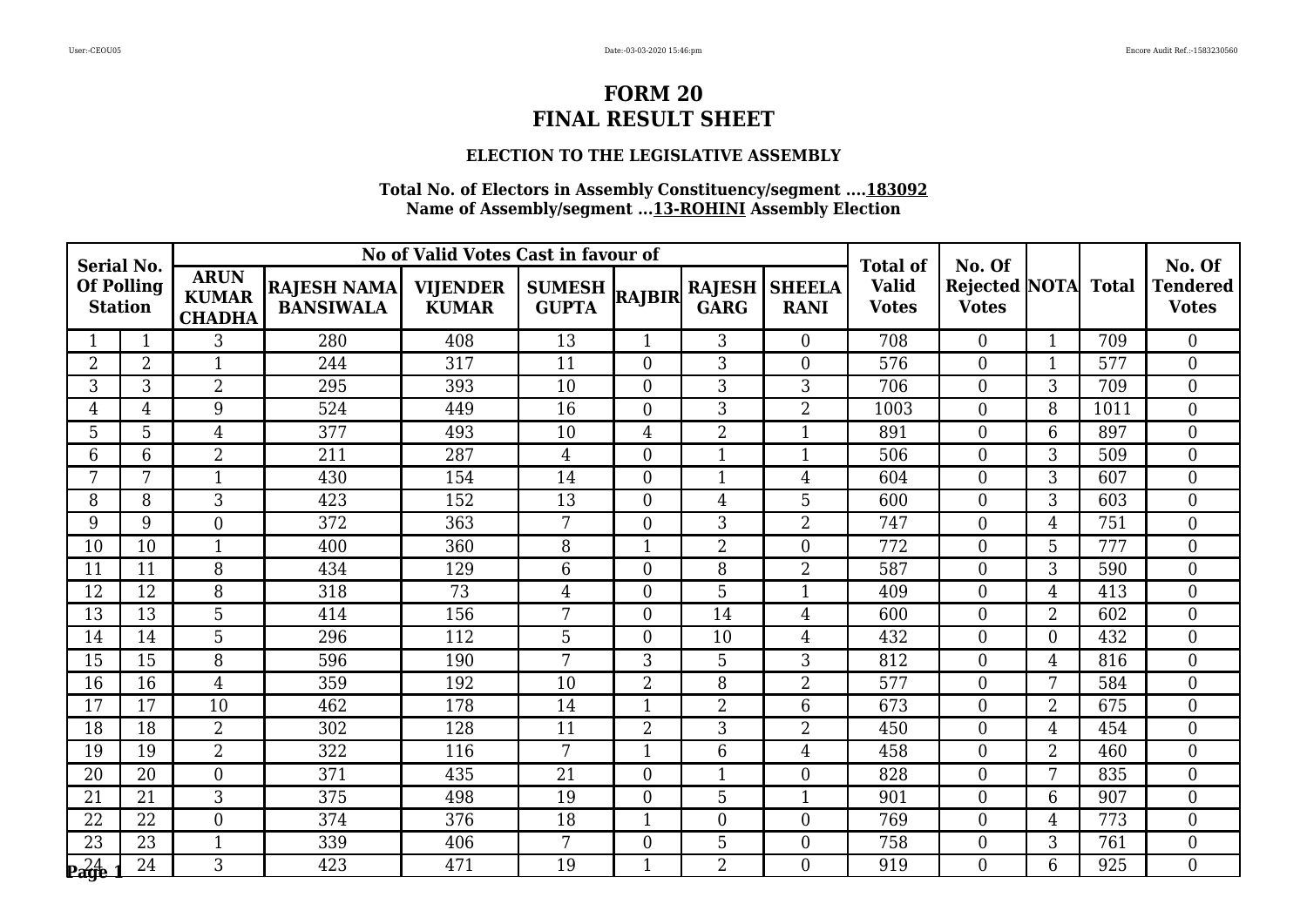### **ELECTION TO THE LEGISLATIVE ASSEMBLY**

| <b>Serial No.</b> |                   |                                              |                                        | No of Valid Votes Cast in favour of |                               |                |                              |                              | <b>Total of</b>              | No. Of                               |                |              | No. Of                          |
|-------------------|-------------------|----------------------------------------------|----------------------------------------|-------------------------------------|-------------------------------|----------------|------------------------------|------------------------------|------------------------------|--------------------------------------|----------------|--------------|---------------------------------|
| <b>Station</b>    | <b>Of Polling</b> | <b>ARUN</b><br><b>KUMAR</b><br><b>CHADHA</b> | <b>RAJESH NAMA</b><br><b>BANSIWALA</b> | <b>VIJENDER</b><br><b>KUMAR</b>     | <b>SUMESH</b><br><b>GUPTA</b> | RAJBIR         | <b>RAJESH</b><br><b>GARG</b> | <b>SHEELA</b><br><b>RANI</b> | <b>Valid</b><br><b>Votes</b> | <b>Rejected NOTA</b><br><b>Votes</b> |                | <b>Total</b> | <b>Tendered</b><br><b>Votes</b> |
| 25                | 25                | 3                                            | 143                                    | 273                                 | 19                            | $\overline{0}$ | $\mathbf{1}$                 | $\overline{0}$               | 439                          | $\overline{0}$                       | $\mathbf{1}$   | 440          | $\overline{0}$                  |
| 26                | 26                | $\overline{0}$                               | 329                                    | 386                                 | 22                            | $\overline{0}$ | $\overline{0}$               | $\mathbf{1}$                 | 738                          | $\boldsymbol{0}$                     | 5              | 743          | $\overline{0}$                  |
| 27                | 27                | $\overline{4}$                               | 283                                    | 380                                 | 8                             | $\Omega$       | $\overline{2}$               | $\overline{0}$               | 677                          | $\boldsymbol{0}$                     | 6              | 683          | $\overline{0}$                  |
| 28                | 28                | $\overline{0}$                               | 125                                    | 207                                 | $\overline{10}$               | $\Omega$       | 3                            | $\overline{0}$               | 345                          | $\boldsymbol{0}$                     | $\overline{0}$ | 345          | $\overline{0}$                  |
| 29                | 29                | $\mathbf{1}$                                 | 286                                    | 382                                 | 17                            | $\overline{0}$ | $\overline{0}$               | $\overline{0}$               | 686                          | $\boldsymbol{0}$                     | 8              | 694          | $\overline{0}$                  |
| 30                | 30                | $\overline{4}$                               | 362                                    | 470                                 | 15                            | $\overline{0}$ | $\overline{2}$               | $\overline{0}$               | 853                          | $\boldsymbol{0}$                     | 5              | 858          | $\boldsymbol{0}$                |
| 31                | 31                | $\overline{0}$                               | 170                                    | 295                                 | 7                             | $\Omega$       | $\overline{4}$               | $\mathbf{1}$                 | 477                          | $\boldsymbol{0}$                     | 1              | 478          | $\overline{0}$                  |
| 32                | 32                | $\overline{0}$                               | 190                                    | 311                                 | $\overline{2}$                | $\overline{0}$ | $\overline{2}$               | $\overline{0}$               | 505                          | $\boldsymbol{0}$                     | 4              | 509          | $\overline{0}$                  |
| $\overline{33}$   | $\overline{33}$   | $\mathbf{1}$                                 | 289                                    | 367                                 | $\overline{7}$                | $\overline{0}$ | $\overline{4}$               | $\overline{0}$               | 668                          | $\overline{0}$                       | 5              | 673          | $\overline{0}$                  |
| 34                | 34                | $\theta$                                     | 260                                    | 241                                 | 9                             | $\Omega$       | $\overline{4}$               | $\overline{2}$               | 516                          | $\boldsymbol{0}$                     | 4              | 520          | $\overline{0}$                  |
| 35                | 35                | $\mathbf{1}$                                 | 306                                    | 316                                 | 10                            | 1              | $\mathbf{1}$                 | 1                            | 636                          | $\boldsymbol{0}$                     | $\overline{2}$ | 638          | $\overline{0}$                  |
| 36                | 36                | $\boldsymbol{0}$                             | 334                                    | 248                                 | 7                             | $\overline{0}$ | 3                            | $\overline{0}$               | 592                          | $\boldsymbol{0}$                     | $\overline{0}$ | 592          | $\boldsymbol{0}$                |
| 37                | 37                | $\overline{0}$                               | 284                                    | 207                                 | $\overline{2}$                | $\overline{0}$ | $\overline{2}$               | $\theta$                     | 495                          | $\boldsymbol{0}$                     | 4              | 499          | $\overline{0}$                  |
| 38                | 38                | $\overline{0}$                               | 322                                    | 272                                 | 18                            |                | 5                            | $\overline{2}$               | 620                          | $\boldsymbol{0}$                     | $\overline{2}$ | 622          | $\boldsymbol{0}$                |
| 39                | 39                | $\mathbf{1}$                                 | 218                                    | 326                                 | 10                            | $\overline{0}$ | 1                            | $\overline{0}$               | 556                          | $\boldsymbol{0}$                     | 4              | 560          | $\overline{0}$                  |
| 40                | 40                | $\mathbf{1}$                                 | 174                                    | 232                                 | 4                             | $\overline{0}$ | $\theta$                     | $\overline{0}$               | 411                          | $\boldsymbol{0}$                     | 1              | 412          | $\overline{0}$                  |
| 41                | 41                | $\overline{0}$                               | 234                                    | 375                                 | 15                            | $\Omega$       | $\overline{0}$               | $\mathbf{1}$                 | 625                          | $\boldsymbol{0}$                     | $\overline{2}$ | 627          | $\overline{0}$                  |
| 42                | 42                | $\theta$                                     | 214                                    | 345                                 | 8                             | $\Omega$       | $\mathbf{1}$                 | $\overline{0}$               | 568                          | $\overline{0}$                       | $\overline{2}$ | 570          | $\overline{0}$                  |
| 43                | 43                | $\mathbf{1}$                                 | 367                                    | 350                                 | 14                            | $\overline{0}$ | 8                            | $\overline{0}$               | 740                          | $\boldsymbol{0}$                     | $\overline{2}$ | 742          | $\boldsymbol{0}$                |
| 44                | 44                | 3                                            | 460                                    | 446                                 | 14                            | $\Omega$       | 3                            | $\mathbf{1}$                 | 927                          | $\boldsymbol{0}$                     | 10             | 937          | $\boldsymbol{0}$                |
| 45                | 45                | $\overline{0}$                               | 404                                    | 378                                 | 13                            | $\Omega$       | 3                            | $\overline{0}$               | 798                          | $\overline{0}$                       | 7              | 805          | $\overline{0}$                  |
| 46                | 46                | 3                                            | 282                                    | 345                                 | 4                             | $\overline{0}$ | $\mathbf{1}$                 | $\overline{2}$               | 637                          | $\boldsymbol{0}$                     | 3              | 640          | $\boldsymbol{0}$                |
| 47                | $\overline{47}$   | $\mathbf{1}$                                 | 449                                    | 469                                 | 10                            | $\overline{0}$ | 3                            | 8                            | 940                          | $\boldsymbol{0}$                     | 5              | 945          | $\boldsymbol{0}$                |
| <b>Page</b>       | 48                | $\overline{2}$                               | 344                                    | 225                                 | 16                            | $\Omega$       | $\overline{2}$               | $\mathbf{1}$                 | 590                          | $\overline{0}$                       | $\mathbf{1}$   | 591          | $\theta$                        |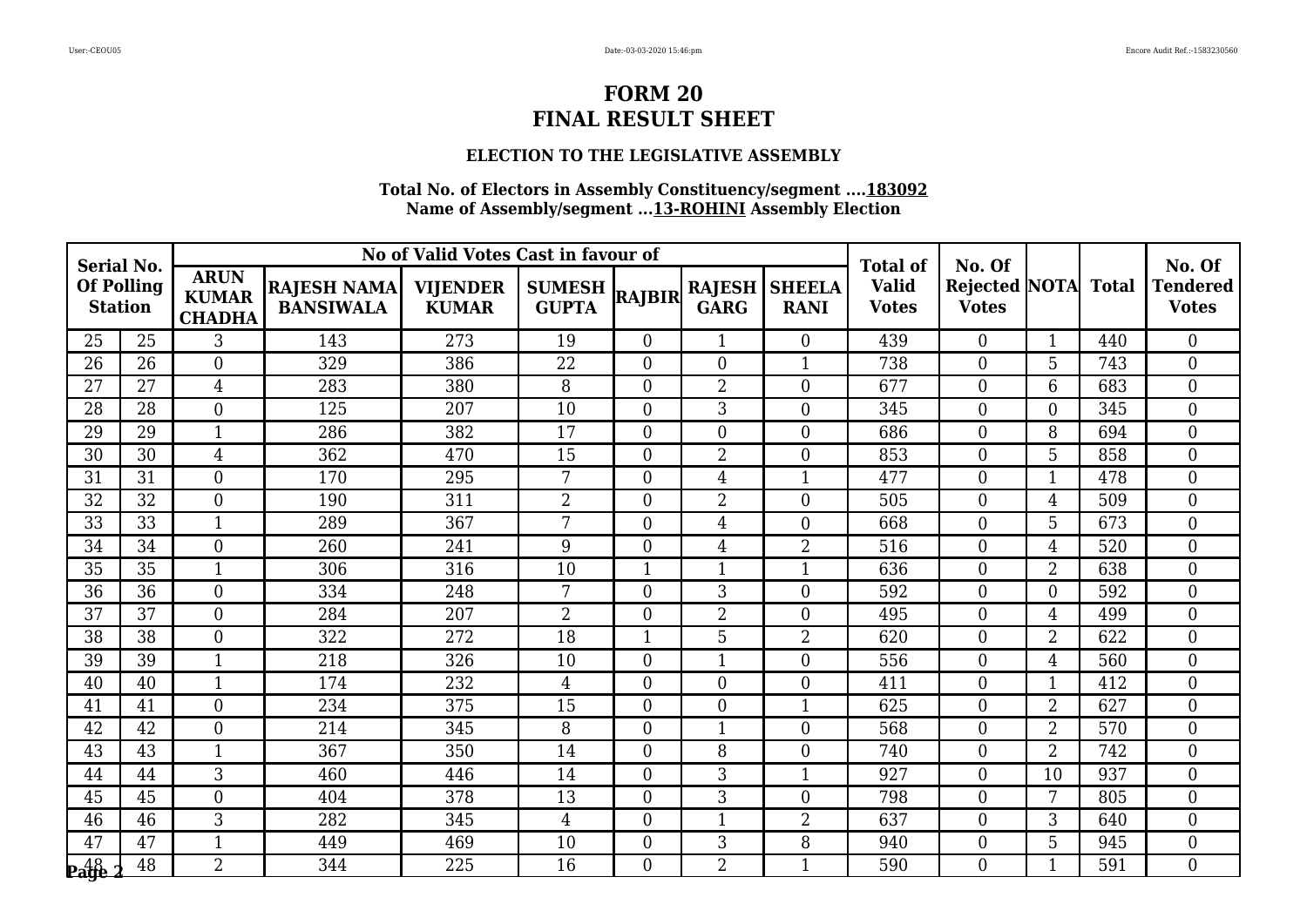### **ELECTION TO THE LEGISLATIVE ASSEMBLY**

| <b>Serial No.</b> |                   |                                              |                                        | No of Valid Votes Cast in favour of |                               |                                        |                |                              | <b>Total of</b>              | No. Of                               |                |                  | No. Of                          |
|-------------------|-------------------|----------------------------------------------|----------------------------------------|-------------------------------------|-------------------------------|----------------------------------------|----------------|------------------------------|------------------------------|--------------------------------------|----------------|------------------|---------------------------------|
| <b>Station</b>    | <b>Of Polling</b> | <b>ARUN</b><br><b>KUMAR</b><br><b>CHADHA</b> | <b>RAJESH NAMA</b><br><b>BANSIWALA</b> | <b>VIJENDER</b><br><b>KUMAR</b>     | <b>SUMESH</b><br><b>GUPTA</b> | <b>RAJESH</b><br>RAJBIR<br><b>GARG</b> |                | <b>SHEELA</b><br><b>RANI</b> | <b>Valid</b><br><b>Votes</b> | <b>Rejected NOTA</b><br><b>Votes</b> |                | <b>Total</b>     | <b>Tendered</b><br><b>Votes</b> |
| 49                | 49                | $\mathbf{1}$                                 | 255                                    | 351                                 | 13                            | $\overline{0}$                         | 3              | $\overline{0}$               | 623                          | $\overline{0}$                       | 5              | 628              | $\overline{0}$                  |
| 50                | 50                | $\mathbf{1}$                                 | 286                                    | 327                                 | 12                            | $\overline{0}$                         | $\mathbf{1}$   | $\overline{0}$               | 627                          | $\boldsymbol{0}$                     | 5              | 632              | $\overline{0}$                  |
| 51                | 51                | $\overline{2}$                               | 277                                    | 305                                 | 12                            | $\Omega$                               | $\overline{0}$ | $\mathbf{1}$                 | 597                          | $\boldsymbol{0}$                     | 6              | 603              | $\overline{0}$                  |
| 52                | $\overline{52}$   | $\overline{2}$                               | 284                                    | 451                                 | 9                             | $\Omega$                               | $\overline{2}$ | $\mathbf{1}$                 | 749                          | $\boldsymbol{0}$                     | 7              | 756              | $\overline{0}$                  |
| 53                | 53                | $\overline{0}$                               | 362                                    | 412                                 | 6                             | $\Omega$                               | 2              | $\theta$                     | 782                          | $\boldsymbol{0}$                     | 5              | 787              | $\overline{0}$                  |
| 54                | 54                | $\mathbf{1}$                                 | 289                                    | 249                                 | 19                            | $\mathbf{1}$                           | 7              | $\mathbf{1}$                 | 567                          | $\boldsymbol{0}$                     | $\overline{4}$ | 571              | $\boldsymbol{0}$                |
| 55                | 55                | $\overline{0}$                               | 214                                    | 325                                 | 12                            | $\overline{0}$                         | $\overline{0}$ | $\overline{0}$               | 551                          | $\boldsymbol{0}$                     | 8              | 559              | $\overline{0}$                  |
| 56                | 56                | $\overline{0}$                               | 146                                    | 275                                 | 5                             |                                        | $\mathbf{1}$   | $\overline{0}$               | 428                          | $\boldsymbol{0}$                     | 7              | 435              | $\overline{0}$                  |
| 57                | $\overline{57}$   | $\overline{2}$                               | 244                                    | 444                                 | $\overline{29}$               | $\overline{0}$                         | $\overline{0}$ | $\overline{0}$               | 719                          | $\overline{0}$                       | 6              | 725              | $\overline{0}$                  |
| 58                | 58                | $\overline{0}$                               | 253                                    | 256                                 | 6                             | $\Omega$                               | 3              | $\theta$                     | 518                          | $\boldsymbol{0}$                     | 6              | 524              | $\overline{0}$                  |
| 59                | 59                | $\overline{0}$                               | 154                                    | 368                                 | 9                             | $\overline{0}$                         | 4              | $\overline{2}$               | 537                          | $\boldsymbol{0}$                     | 4              | 541              | $\overline{0}$                  |
| 60                | 60                | $\boldsymbol{0}$                             | 194                                    | 343                                 | 16                            | $\overline{0}$                         | $\overline{0}$ | $\overline{0}$               | 553                          | $\boldsymbol{0}$                     | 4              | 557              | $\boldsymbol{0}$                |
| 61                | 61                | $\overline{0}$                               | 209                                    | 371                                 | 10                            | $\overline{0}$                         | $\mathbf{1}$   | $\theta$                     | 591                          | $\boldsymbol{0}$                     | 5              | 596              | $\overline{0}$                  |
| 62                | 62                | $\mathbf{1}$                                 | 252                                    | 484                                 | 6                             | $\Omega$                               | $\overline{0}$ | $\theta$                     | 743                          | $\boldsymbol{0}$                     | 6              | 749              | $\boldsymbol{0}$                |
| 63                | 63                | $\mathbf{1}$                                 | 177                                    | 412                                 | 13                            | $\overline{0}$                         | $\overline{0}$ | $\overline{0}$               | 603                          | $\boldsymbol{0}$                     | 7              | 610              | $\overline{0}$                  |
| 64                | 64                | $\overline{0}$                               | 251                                    | 426                                 | $7\phantom{.}$                | $\overline{0}$                         | 5              | $\overline{0}$               | 689                          | $\overline{0}$                       | $\overline{4}$ | 693              | $\overline{0}$                  |
| 65                | 65                | $\mathbf{1}$                                 | 209                                    | 341                                 | 6                             | $\Omega$                               | $\mathbf{1}$   | $\theta$                     | 558                          | $\boldsymbol{0}$                     | $\overline{2}$ | 560              | $\overline{0}$                  |
| 66                | 66                | $\mathbf{1}$                                 | 282                                    | 522                                 | 6                             | $\Omega$                               | $\overline{4}$ | $\theta$                     | 815                          | $\overline{0}$                       | 10             | 825              | $\overline{0}$                  |
| 67                | 67                | 1                                            | 233                                    | 525                                 | 13                            | $\overline{0}$                         | $\overline{0}$ | $\mathbf{1}$                 | 773                          | $\boldsymbol{0}$                     | 5              | 778              | $\boldsymbol{0}$                |
| 68                | 68                | $\overline{0}$                               | 138                                    | 408                                 | 10                            | $\overline{0}$                         | $\overline{2}$ | 3                            | 561                          | $\boldsymbol{0}$                     | $\overline{4}$ | 565              | $\boldsymbol{0}$                |
| 69                | 69                | $\overline{0}$                               | 202                                    | 443                                 | 10                            | $\Omega$                               | 5              | $\overline{0}$               | 660                          | $\boldsymbol{0}$                     | 7              | 667              | $\overline{0}$                  |
| 70                | 70                | $\boldsymbol{0}$                             | 336                                    | 321                                 | 7                             | $\overline{0}$                         | $\overline{0}$ | $\overline{0}$               | 664                          | $\boldsymbol{0}$                     | 8              | 672              | $\boldsymbol{0}$                |
| 71                | 71                | $\overline{2}$                               | 173                                    | 385                                 | 9                             | $\overline{0}$                         | $\mathbf{1}$   | $\overline{0}$               | 570                          | $\boldsymbol{0}$                     | 6              | $\overline{576}$ | $\boldsymbol{0}$                |
| <b>Page</b>       | 72                | $\theta$                                     | 258                                    | 419                                 | 13                            | $\mathbf{1}$                           | 6              | $\Omega$                     | 697                          | $\overline{0}$                       | 3              | 700              | $\theta$                        |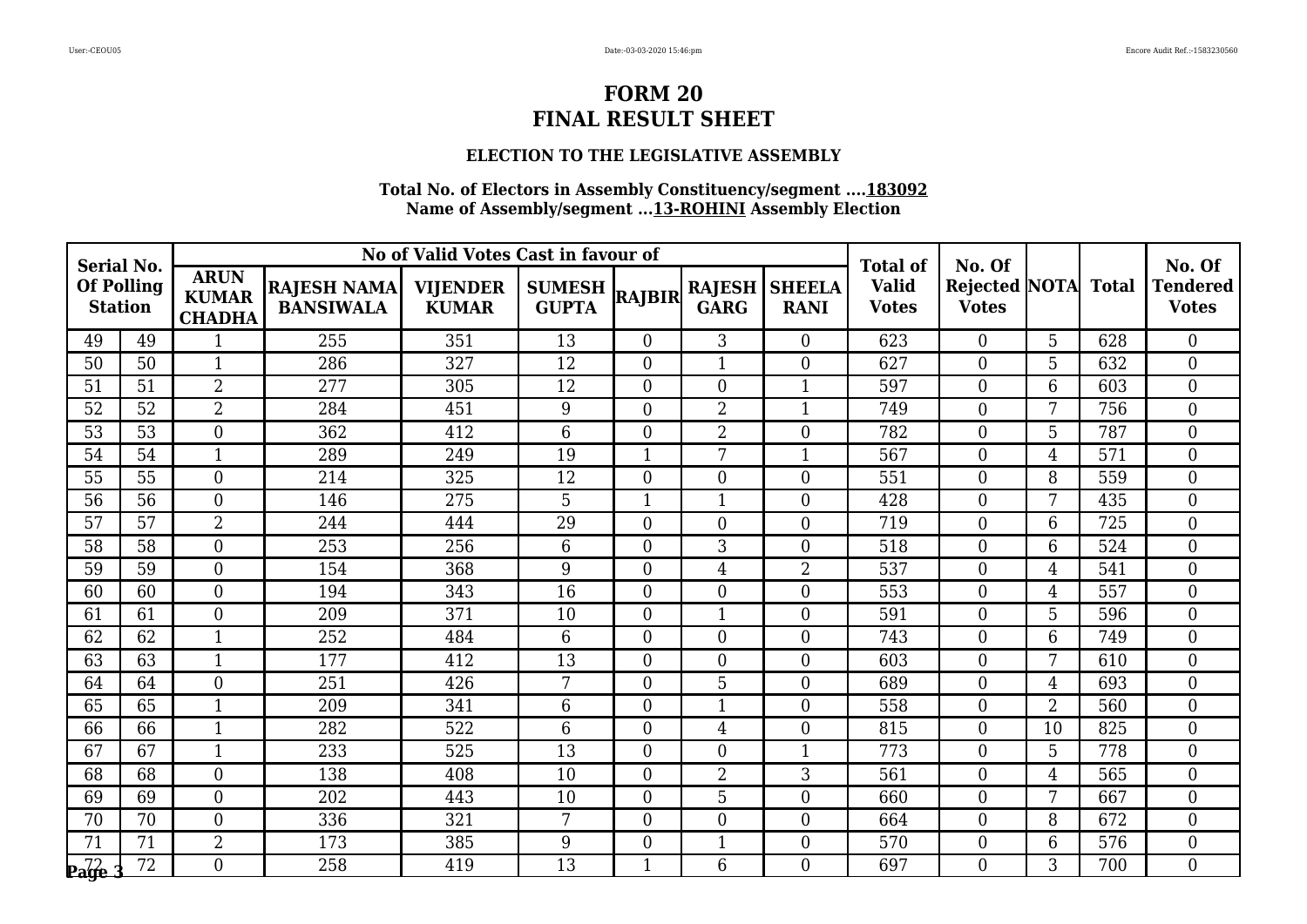### **ELECTION TO THE LEGISLATIVE ASSEMBLY**

| <b>Serial No.</b>                   |                 |                                              |                                        | No of Valid Votes Cast in favour of |                               |                |                              |                              | <b>Total of</b>              | No. Of                               |                |              | No. Of                          |
|-------------------------------------|-----------------|----------------------------------------------|----------------------------------------|-------------------------------------|-------------------------------|----------------|------------------------------|------------------------------|------------------------------|--------------------------------------|----------------|--------------|---------------------------------|
| <b>Of Polling</b><br><b>Station</b> |                 | <b>ARUN</b><br><b>KUMAR</b><br><b>CHADHA</b> | <b>RAJESH NAMA</b><br><b>BANSIWALA</b> | <b>VIJENDER</b><br><b>KUMAR</b>     | <b>SUMESH</b><br><b>GUPTA</b> | RAJBIR         | <b>RAJESH</b><br><b>GARG</b> | <b>SHEELA</b><br><b>RANI</b> | <b>Valid</b><br><b>Votes</b> | <b>Rejected NOTA</b><br><b>Votes</b> |                | <b>Total</b> | <b>Tendered</b><br><b>Votes</b> |
| 73                                  | 73              | 1                                            | 235                                    | 480                                 | 9                             | $\overline{0}$ | 6                            | $\overline{0}$               | 731                          | $\overline{0}$                       | 7              | 738          | $\overline{0}$                  |
| 74                                  | 74              | 3                                            | 263                                    | 354                                 | 12                            | $\overline{0}$ | 3                            | $\overline{0}$               | 635                          | $\boldsymbol{0}$                     | 4              | 639          | $\overline{0}$                  |
| 75                                  | 75              | $\overline{0}$                               | 166                                    | 374                                 | 5                             | $\Omega$       | 1                            | $\overline{0}$               | 546                          | $\boldsymbol{0}$                     | $\overline{2}$ | 548          | $\overline{0}$                  |
| 76                                  | 76              | $\overline{0}$                               | 281                                    | 340                                 | $\overline{12}$               | $\Omega$       | 5                            | $\theta$                     | 638                          | $\boldsymbol{0}$                     | $\overline{2}$ | 640          | $\overline{0}$                  |
| 77                                  | 77              | $\overline{0}$                               | 227                                    | 489                                 | 27                            | $\Omega$       | 8                            | $\overline{0}$               | 751                          | $\boldsymbol{0}$                     | 4              | 755          | $\overline{0}$                  |
| 78                                  | 78              | $\boldsymbol{0}$                             | 206                                    | 327                                 | 10                            | $\overline{0}$ | 2                            | $\mathbf{1}$                 | 546                          | $\boldsymbol{0}$                     | 4              | 550          | $\boldsymbol{0}$                |
| 79                                  | 79              | $\mathbf{1}$                                 | 177                                    | 262                                 | 10                            | $\mathbf{1}$   | 3                            | $\overline{0}$               | 454                          | $\boldsymbol{0}$                     | 5              | 459          | $\overline{0}$                  |
| 80                                  | 80              | 1                                            | 198                                    | 360                                 | 8                             | $\overline{0}$ | $\overline{2}$               | $\overline{0}$               | 569                          | $\boldsymbol{0}$                     | 3              | 572          | $\overline{0}$                  |
| 81                                  | 81              | $\mathbf{0}$                                 | 148                                    | 426                                 | $\overline{2}$                |                | $\overline{3}$               | $\overline{0}$               | 580                          | $\overline{0}$                       | $\overline{4}$ | 584          | $\overline{0}$                  |
| 82                                  | 82              | $\theta$                                     | 264                                    | 477                                 | $\overline{13}$               | $\Omega$       | 6                            | $\theta$                     | 760                          | $\boldsymbol{0}$                     | 10             | 770          | $\overline{0}$                  |
| 83                                  | 83              | $\overline{2}$                               | 281                                    | 420                                 | 3                             | 1              | 6                            | 1                            | 714                          | $\boldsymbol{0}$                     | 5              | 719          | $\overline{0}$                  |
| 84                                  | 84              | $\boldsymbol{0}$                             | 227                                    | 359                                 | 23                            | $\overline{0}$ | 6                            | $\overline{0}$               | 615                          | $\boldsymbol{0}$                     | 6              | 621          | $\boldsymbol{0}$                |
| 85                                  | 85              | $\mathbf{1}$                                 | 243                                    | 453                                 | 15                            | $\overline{0}$ | 5                            | $\theta$                     | 717                          | $\boldsymbol{0}$                     | 5              | 722          | $\overline{0}$                  |
| 86                                  | 86              | $\boldsymbol{0}$                             | 185                                    | 360                                 | 13                            | $\Omega$       | $\overline{4}$               | $\theta$                     | 562                          | $\boldsymbol{0}$                     | 5              | 567          | $\boldsymbol{0}$                |
| 87                                  | 87              | $\mathbf{1}$                                 | 246                                    | 493                                 | 19                            | $\overline{0}$ | 5                            | $\overline{0}$               | 764                          | $\boldsymbol{0}$                     | 6              | 770          | $\overline{0}$                  |
| 88                                  | 88              | $\mathbf{1}$                                 | 192                                    | 335                                 | $\mathbf{1}$                  | $\overline{0}$ | $\theta$                     | $\overline{0}$               | 529                          | $\overline{0}$                       | 1              | 530          | $\overline{0}$                  |
| 89                                  | 89              | $\overline{0}$                               | 127                                    | 406                                 | 16                            | $\Omega$       | 3                            | $\theta$                     | 552                          | $\boldsymbol{0}$                     | 5              | 557          | $\overline{0}$                  |
| 90                                  | 90              | $\theta$                                     | 145                                    | 264                                 | 6                             | $\Omega$       | $\mathbf{1}$                 | $\overline{0}$               | 416                          | $\overline{0}$                       | 8              | 424          | $\overline{0}$                  |
| 91                                  | 91              | $\mathbf{1}$                                 | 140                                    | 349                                 | 4                             | $\overline{0}$ | $\overline{2}$               | $\overline{0}$               | 496                          | $\boldsymbol{0}$                     | $\overline{2}$ | 498          | $\boldsymbol{0}$                |
| 92                                  | 92              | $\overline{0}$                               | 162                                    | 408                                 | 7                             | $\Omega$       | $\mathbf{1}$                 | $\overline{0}$               | 578                          | $\boldsymbol{0}$                     | 2              | 580          | $\boldsymbol{0}$                |
| 93                                  | 93              | $\overline{0}$                               | 151                                    | 365                                 | 13                            | $\overline{0}$ | $\overline{2}$               | $\theta$                     | 531                          | $\overline{0}$                       | 3              | 534          | $\overline{0}$                  |
| 94                                  | 94              | $\boldsymbol{0}$                             | 224                                    | 447                                 | 8                             | $\overline{0}$ | $\overline{4}$               | 1                            | 684                          | $\boldsymbol{0}$                     | 6              | 690          | $\boldsymbol{0}$                |
| 95                                  | $\overline{95}$ | $\mathbf{1}$                                 | 524                                    | 394                                 | 11                            | 4              | $\overline{34}$              | $\overline{0}$               | 968                          | $\boldsymbol{0}$                     | 7              | 975          | $\boldsymbol{0}$                |
| <b>Page</b>                         | 96              | $\mathbf{1}$                                 | 507                                    | 381                                 | 12                            | 3              | 12                           | $\overline{2}$               | 918                          | $\overline{0}$                       | $\mathbf{1}$   | 919          | $\theta$                        |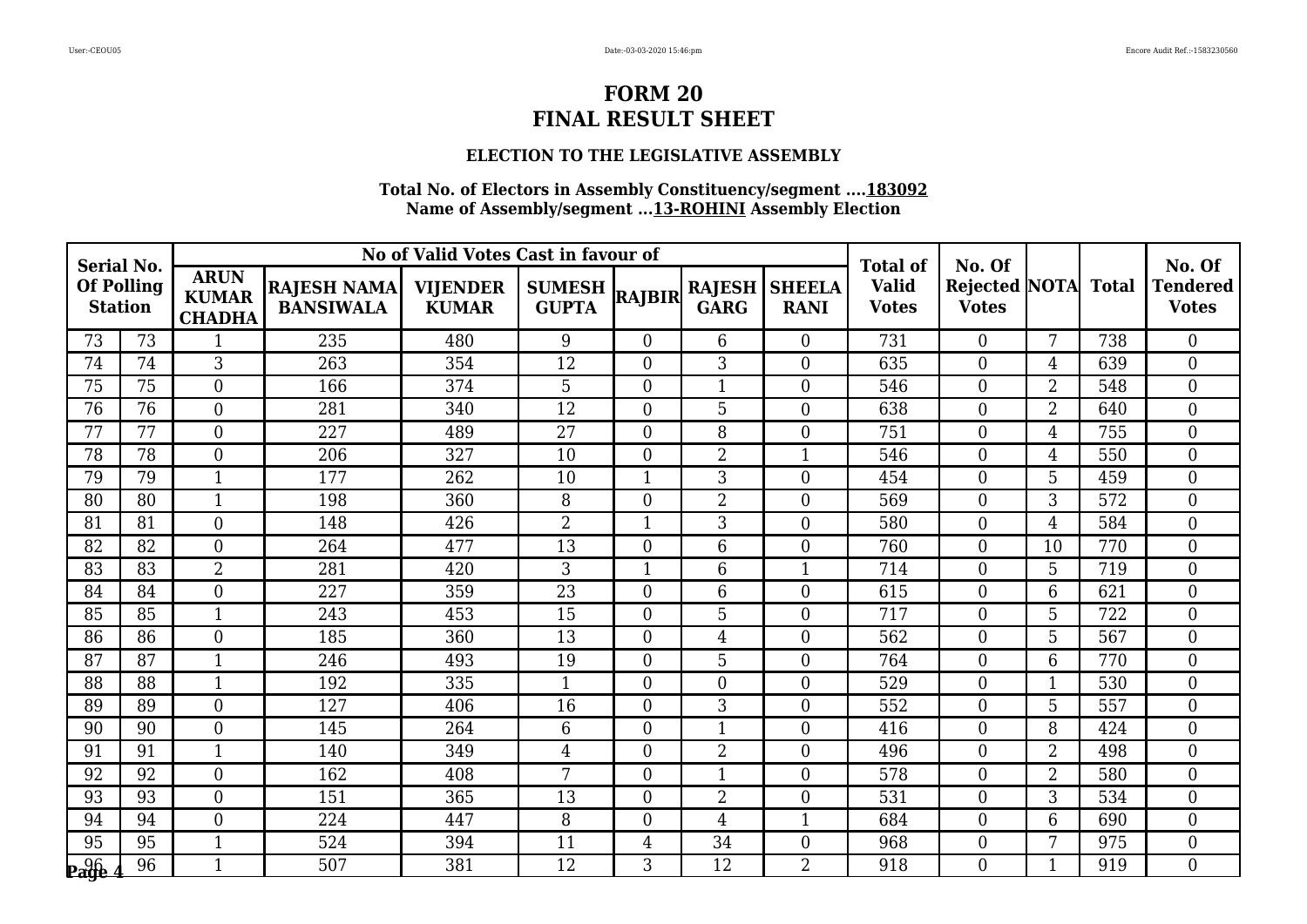### **ELECTION TO THE LEGISLATIVE ASSEMBLY**

| <b>Serial No.</b>                   |     |                                              |                                        | No of Valid Votes Cast in favour of |                               |                |                              |                              | <b>Total of</b>              | No. Of                                     |                 |     | No. Of                          |
|-------------------------------------|-----|----------------------------------------------|----------------------------------------|-------------------------------------|-------------------------------|----------------|------------------------------|------------------------------|------------------------------|--------------------------------------------|-----------------|-----|---------------------------------|
| <b>Of Polling</b><br><b>Station</b> |     | <b>ARUN</b><br><b>KUMAR</b><br><b>CHADHA</b> | <b>RAJESH NAMA</b><br><b>BANSIWALA</b> | <b>VIJENDER</b><br><b>KUMAR</b>     | <b>SUMESH</b><br><b>GUPTA</b> | <b>RAJBIR</b>  | <b>RAJESH</b><br><b>GARG</b> | <b>SHEELA</b><br><b>RANI</b> | <b>Valid</b><br><b>Votes</b> | <b>Rejected NOTA</b> Total<br><b>Votes</b> |                 |     | <b>Tendered</b><br><b>Votes</b> |
| 97                                  | 97  | $\overline{0}$                               | 166                                    | 272                                 | 7                             | $\Omega$       | $\theta$                     | $\overline{0}$               | 445                          | $\overline{0}$                             | 3               | 448 | $\overline{0}$                  |
| 98                                  | 98  | $\theta$                                     | 143                                    | 276                                 | 16                            | $\overline{0}$ | 3                            | $\Omega$                     | 438                          | $\overline{0}$                             | $\overline{4}$  | 442 | $\overline{0}$                  |
| 99                                  | 99  | $\overline{2}$                               | 176                                    | 346                                 | 8                             | $\Omega$       | $\mathbf{1}$                 | $\overline{0}$               | 533                          | $\boldsymbol{0}$                           | 8               | 541 | $\overline{0}$                  |
| 100                                 | 100 | $\overline{0}$                               | 282                                    | 377                                 | 7                             | $\Omega$       | $\mathbf{1}$                 | $\Omega$                     | 667                          | $\overline{0}$                             | $\overline{2}$  | 669 | $\overline{0}$                  |
| 101                                 | 101 | $\overline{0}$                               | 209                                    | 391                                 | 20                            | $\Omega$       | $\mathbf 1$                  | $\overline{0}$               | 621                          | $\overline{0}$                             | $\overline{4}$  | 625 | $\overline{0}$                  |
| 102                                 | 102 | $\mathbf{1}$                                 | 269                                    | 503                                 | 10                            | $\overline{0}$ | $\mathbf{1}$                 | $\overline{0}$               | 784                          | $\boldsymbol{0}$                           | $7\phantom{.0}$ | 791 | $\boldsymbol{0}$                |
| 103                                 | 103 | $\overline{0}$                               | 170                                    | 473                                 | 10                            | $\overline{0}$ | $\mathbf{1}$                 | $\overline{0}$               | 654                          | $\overline{0}$                             | 5               | 659 | $\overline{0}$                  |
| 104                                 | 104 | $\overline{0}$                               | 183                                    | 303                                 | 8                             | $\overline{0}$ | $\mathbf 1$                  | $\overline{0}$               | 495                          | $\boldsymbol{0}$                           | 3               | 498 | $\overline{0}$                  |
| 105                                 | 105 | $\mathbf{1}$                                 | 179                                    | 398                                 | 7                             | $\overline{0}$ | 5                            | 1                            | 591                          | $\overline{0}$                             | $\overline{3}$  | 594 | $\overline{0}$                  |
| 106                                 | 106 | $\theta$                                     | 297                                    | 553                                 | 14                            | 1              | 6                            | $\Omega$                     | 871                          | $\overline{0}$                             | 8               | 879 | $\theta$                        |
| 107                                 | 107 | $\overline{0}$                               | 216                                    | 497                                 | 13                            | $\Omega$       | 11                           | $\overline{0}$               | 737                          | $\boldsymbol{0}$                           | 10              | 747 | $\overline{0}$                  |
| 108                                 | 108 | $\overline{0}$                               | 276                                    | 482                                 | 25                            | $\overline{0}$ | 9                            | $\overline{0}$               | 792                          | $\boldsymbol{0}$                           |                 | 793 | $\overline{0}$                  |
| 109                                 | 109 | $\theta$                                     | 223                                    | 501                                 | 7                             | 0              | $\overline{2}$               | $\mathbf{1}$                 | 734                          | $\overline{0}$                             | 6               | 740 | $\theta$                        |
| 110                                 | 110 | $\overline{0}$                               | 209                                    | 487                                 | 8                             | $\Omega$       | $\overline{4}$               | $\Omega$                     | 708                          | $\boldsymbol{0}$                           | 8               | 716 | $\overline{0}$                  |
| 111                                 | 111 | 3                                            | 242                                    | 305                                 | 3                             | $\overline{0}$ | 5                            | $\overline{0}$               | 558                          | $\overline{0}$                             | 5               | 563 | $\overline{0}$                  |
| 112                                 | 112 | $\theta$                                     | 133                                    | 280                                 | 8                             | $\mathbf 1$    | $\overline{2}$               | $\overline{0}$               | 424                          | $\boldsymbol{0}$                           | 1               | 425 | $\overline{0}$                  |
| 113                                 | 113 | $\mathbf{1}$                                 | 240                                    | 371                                 | 7                             | $\Omega$       | 3                            | $\Omega$                     | 622                          | $\overline{0}$                             | $\overline{4}$  | 626 | $\overline{0}$                  |
| 114                                 | 114 | $\theta$                                     | 489                                    | 446                                 | $\overline{17}$               | $\Omega$       | $\overline{0}$               | $\overline{2}$               | 954                          | $\overline{0}$                             | 6               | 960 | $\theta$                        |
| 115                                 | 115 | $\mathbf{1}$                                 | 354                                    | 282                                 | 17                            |                | 1                            | $\overline{0}$               | 656                          | $\boldsymbol{0}$                           | 8               | 664 | $\overline{0}$                  |
| 116                                 | 116 | 1                                            | 467                                    | 409                                 | 18                            | $\overline{2}$ | $\overline{0}$               | $\mathbf{1}$                 | 898                          | $\overline{0}$                             | $\overline{2}$  | 900 | $\overline{0}$                  |
| 117                                 | 117 | 3                                            | 503                                    | 408                                 | 15                            | 3              | 5                            | $\overline{2}$               | 939                          | $\overline{0}$                             | 3               | 942 | $\overline{0}$                  |
| 118                                 | 118 | $\mathbf 1$                                  | 334                                    | 409                                 | 15                            | 3              | $\mathbf{1}$                 | $\overline{2}$               | 765                          | $\boldsymbol{0}$                           | $\overline{4}$  | 769 | $\overline{0}$                  |
| 119                                 | 119 | $\overline{0}$                               | 366                                    | 307                                 | 11                            | $\overline{0}$ | 6                            | $\overline{0}$               | 690                          | $\boldsymbol{0}$                           | 7               | 697 | $\overline{0}$                  |
| <b><u>Page</u></b>                  | 120 | $\overline{2}$                               | 403                                    | 407                                 | 25                            |                | 6                            | $\mathbf{1}$                 | 845                          | $\Omega$                                   | 10              | 855 | $\Omega$                        |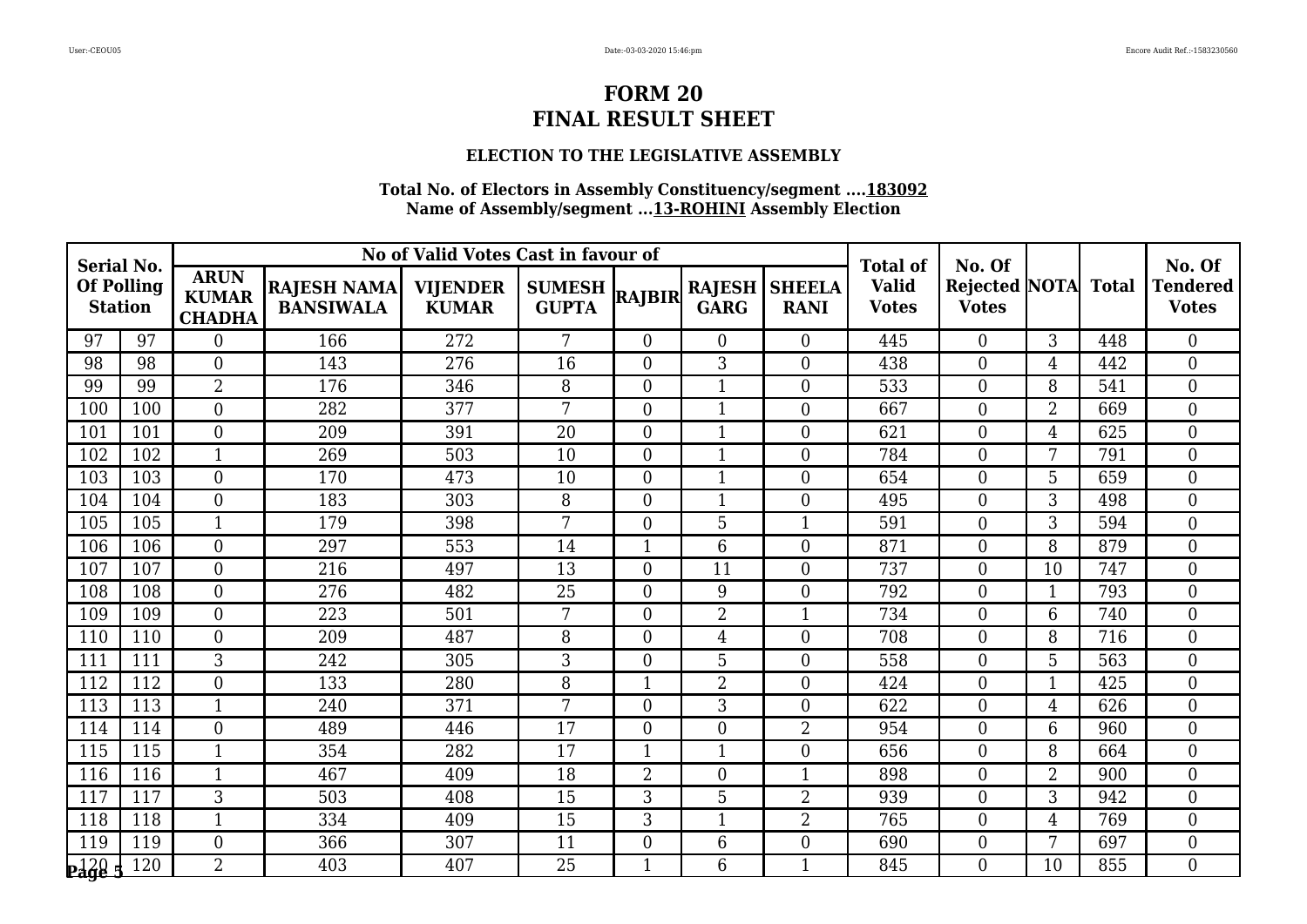### **ELECTION TO THE LEGISLATIVE ASSEMBLY**

| <b>Serial No.</b> |                   |                                              |                                        | No of Valid Votes Cast in favour of |                               |                |                              |                              | <b>Total of</b>              | No. Of                                     |                |     | No. Of                          |
|-------------------|-------------------|----------------------------------------------|----------------------------------------|-------------------------------------|-------------------------------|----------------|------------------------------|------------------------------|------------------------------|--------------------------------------------|----------------|-----|---------------------------------|
| <b>Station</b>    | <b>Of Polling</b> | <b>ARUN</b><br><b>KUMAR</b><br><b>CHADHA</b> | <b>RAJESH NAMA</b><br><b>BANSIWALA</b> | <b>VIJENDER</b><br><b>KUMAR</b>     | <b>SUMESH</b><br><b>GUPTA</b> | <b>RAJBIR</b>  | <b>RAJESH</b><br><b>GARG</b> | <b>SHEELA</b><br><b>RANI</b> | <b>Valid</b><br><b>Votes</b> | <b>Rejected NOTA</b> Total<br><b>Votes</b> |                |     | <b>Tendered</b><br><b>Votes</b> |
| 121               | 121               | $\overline{0}$                               | 368                                    | 341                                 | 9                             | $\Omega$       | $\overline{0}$               |                              | 719                          | $\overline{0}$                             | 3              | 722 | $\overline{0}$                  |
| 122               | 122               | 1                                            | 499                                    | 361                                 | 19                            |                | $\overline{2}$               | $\mathbf{1}$                 | 884                          | $\overline{0}$                             | $\overline{4}$ | 888 | $\overline{0}$                  |
| 123               | 123               | 3                                            | 306                                    | 359                                 | 10                            | $\Omega$       | 6                            | $\Omega$                     | 684                          | $\boldsymbol{0}$                           | $\mathbf 1$    | 685 | $\overline{0}$                  |
| 124               | 124               | $\overline{0}$                               | 448                                    | 419                                 | $\overline{13}$               |                | $\overline{0}$               | $\Omega$                     | 881                          | $\overline{0}$                             | 8              | 889 | $\overline{0}$                  |
| 125               | 125               | 1                                            | 391                                    | 466                                 | 11                            | -1             | $\overline{0}$               | $\overline{0}$               | 870                          | $\overline{0}$                             | 9              | 879 | $\overline{0}$                  |
| 126               | 126               | 5                                            | 386                                    | 344                                 | 8                             | $\Omega$       | 3                            | $\overline{0}$               | 746                          | $\boldsymbol{0}$                           | $\overline{4}$ | 750 | $\boldsymbol{0}$                |
| 127               | 127               | 6                                            | 506                                    | 343                                 | 7                             |                | $\overline{2}$               | $\overline{5}$               | 870                          | $\overline{0}$                             | 8              | 878 | $\overline{0}$                  |
| 128               | 128               | 1                                            | 390                                    | 421                                 | 8                             | $\overline{2}$ | $\mathbf 1$                  | 3                            | 826                          | $\boldsymbol{0}$                           | 3              | 829 | $\overline{0}$                  |
| 129               | 129               | $\overline{3}$                               | 485                                    | 273                                 | $7\phantom{.0}$               | $\overline{0}$ | $\overline{2}$               | $\overline{0}$               | 770                          | $\overline{0}$                             | $\overline{2}$ | 772 | $\overline{0}$                  |
| 130               | 130               | $\overline{2}$                               | 329                                    | 371                                 | 8                             | $\Omega$       | $\overline{2}$               | 3                            | 715                          | $\overline{0}$                             | $\mathbf{1}$   | 716 | $\theta$                        |
| 131               | 131               | 1                                            | 384                                    | 262                                 | 5                             | 3              | $\overline{2}$               | 3                            | 660                          | $\boldsymbol{0}$                           | 3              | 663 | $\overline{0}$                  |
| 132               | 132               | $\overline{0}$                               | 226                                    | 422                                 | 7                             | $\overline{0}$ | $\boldsymbol{0}$             | $\overline{0}$               | 655                          | $\boldsymbol{0}$                           | 6              | 661 | $\overline{0}$                  |
| 133               | 133               | $\mathbf{1}$                                 | 219                                    | 364                                 | 14                            | 0              | 1                            | $\Omega$                     | 599                          | $\overline{0}$                             | 8              | 607 | $\overline{0}$                  |
| 134               | 134               | $\overline{2}$                               | 409                                    | 447                                 | 26                            | $\overline{0}$ | 8                            | $\Omega$                     | 892                          | $\boldsymbol{0}$                           | 3              | 895 | $\overline{0}$                  |
| 135               | 135               | $\mathbf{1}$                                 | 227                                    | 286                                 | 10                            |                | 3                            | $\overline{0}$               | 528                          | $\overline{0}$                             | 3              | 531 | $\overline{0}$                  |
| 136               | 136               | $\theta$                                     | 502                                    | 387                                 | 12                            | $\mathbf{1}$   | 3                            | $\overline{0}$               | 905                          | $\overline{0}$                             | $\overline{4}$ | 909 | $\overline{0}$                  |
| 137               | 137               | $\overline{4}$                               | 465                                    | 445                                 | 12                            | $\Omega$       | 3                            | $\mathbf{1}$                 | 930                          | $\overline{0}$                             | 12             | 942 | $\overline{0}$                  |
| 138               | 138               | $\mathbf{1}$                                 | 288                                    | 355                                 | 6                             | $\Omega$       | $\overline{0}$               | $\Omega$                     | 650                          | $\overline{0}$                             | $\overline{2}$ | 652 | $\theta$                        |
| 139               | 139               | 1                                            | 309                                    | 352                                 | 10                            | $\overline{0}$ | 3                            | $\overline{0}$               | 675                          | $\boldsymbol{0}$                           | 5              | 680 | $\overline{0}$                  |
| 140               | 140               | $\overline{2}$                               | 309                                    | 406                                 | 15                            | $\Omega$       | $\overline{2}$               | $\overline{2}$               | 736                          | $\overline{0}$                             | 5              | 741 | $\overline{0}$                  |
| 141               | 141               | $\mathbf{1}$                                 | 241                                    | 365                                 | 9                             | $\Omega$       | 5                            | $\overline{0}$               | 621                          | $\overline{0}$                             | $\overline{2}$ | 623 | $\overline{0}$                  |
| 142               | 142               | $\overline{2}$                               | 323                                    | 323                                 | 10                            | $\overline{0}$ | 5                            | $\overline{0}$               | 663                          | $\boldsymbol{0}$                           | 5              | 668 | $\overline{0}$                  |
| 143               | 143               | 3                                            | 214                                    | 184                                 | 4                             | $\overline{0}$ | 3                            | $\overline{0}$               | 408                          | $\boldsymbol{0}$                           | 5              | 413 | $\overline{0}$                  |
| <b>Page</b>       | 144               | $\overline{2}$                               | 516                                    | 408                                 | 21                            | $\Omega$       | $\overline{4}$               | $\mathbf{1}$                 | 952                          | $\Omega$                                   | $\overline{2}$ | 954 | $\Omega$                        |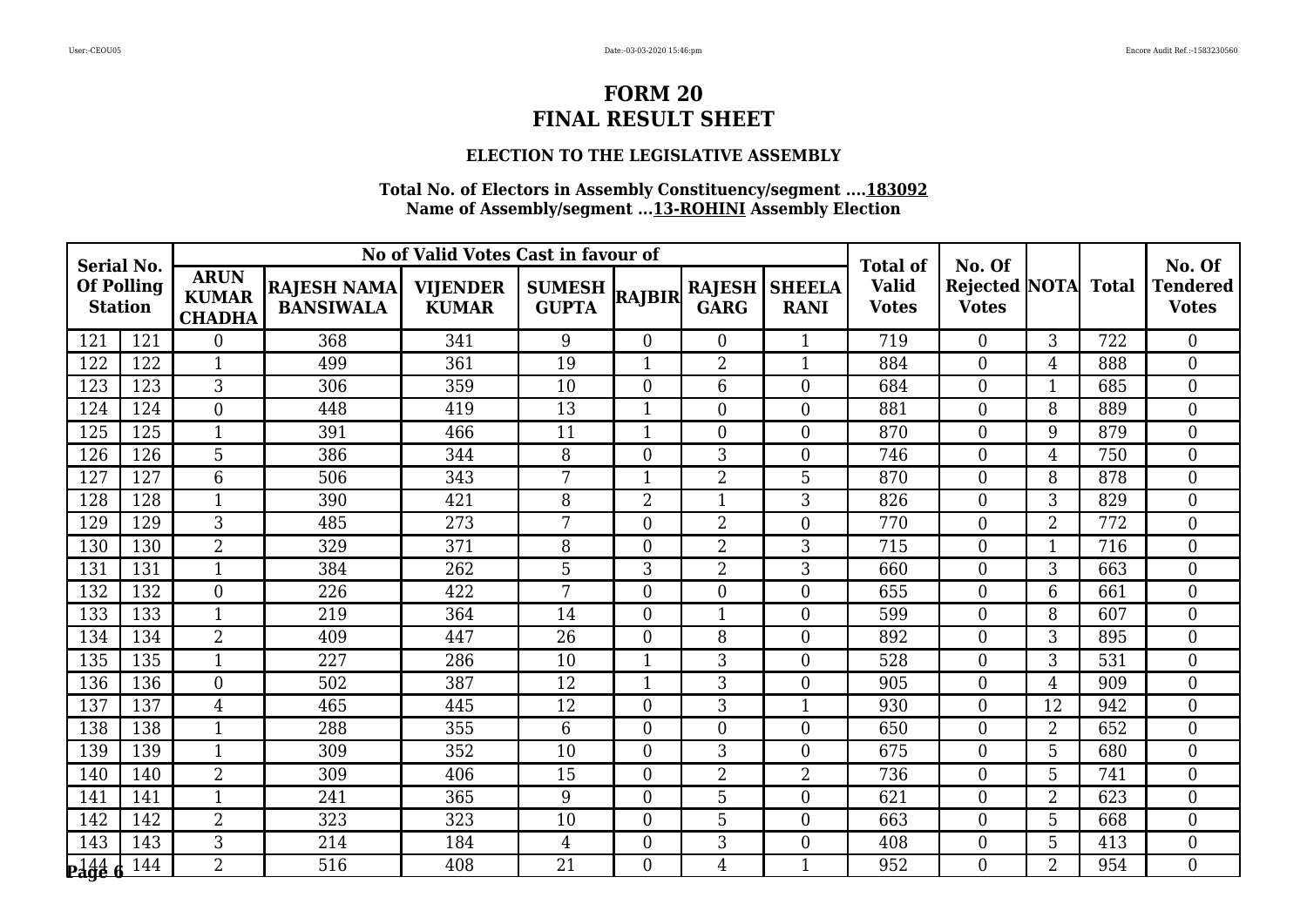### **ELECTION TO THE LEGISLATIVE ASSEMBLY**

| <b>Serial No.</b>                   |     |                                              |                                        | No of Valid Votes Cast in favour of |                               |                |                              |                              | <b>Total of</b>              | No. Of                               |                |              | No. Of                          |
|-------------------------------------|-----|----------------------------------------------|----------------------------------------|-------------------------------------|-------------------------------|----------------|------------------------------|------------------------------|------------------------------|--------------------------------------|----------------|--------------|---------------------------------|
| <b>Of Polling</b><br><b>Station</b> |     | <b>ARUN</b><br><b>KUMAR</b><br><b>CHADHA</b> | <b>RAJESH NAMA</b><br><b>BANSIWALA</b> | <b>VIJENDER</b><br><b>KUMAR</b>     | <b>SUMESH</b><br><b>GUPTA</b> | <b>RAJBIR</b>  | <b>RAJESH</b><br><b>GARG</b> | <b>SHEELA</b><br><b>RANI</b> | <b>Valid</b><br><b>Votes</b> | <b>Rejected NOTA</b><br><b>Votes</b> |                | <b>Total</b> | <b>Tendered</b><br><b>Votes</b> |
| 145                                 | 145 | $\mathbf{1}$                                 | 432                                    | 465                                 | 12                            |                | 5                            | $\overline{0}$               | 916                          | $\overline{0}$                       | 12             | 928          | $\overline{0}$                  |
| 146                                 | 146 | $\mathbf{1}$                                 | 126                                    | 287                                 | 11                            | $\theta$       | $\overline{4}$               | $\overline{0}$               | 429                          | $\boldsymbol{0}$                     | $\overline{2}$ | 431          | $\overline{0}$                  |
| 147                                 | 147 | 3                                            | 299                                    | 256                                 | 7                             | $\Omega$       | 5                            | $\Omega$                     | 570                          | $\boldsymbol{0}$                     | 3              | 573          | $\overline{0}$                  |
| 148                                 | 148 | $\overline{2}$                               | 290                                    | 248                                 | 8                             | $\Omega$       | $\overline{2}$               | $\Omega$                     | 550                          | $\boldsymbol{0}$                     | $\overline{2}$ | 552          | $\overline{0}$                  |
| 149                                 | 149 | $\overline{0}$                               | 349                                    | 392                                 | 8                             | $\Omega$       | 6                            | $\Omega$                     | 755                          | $\boldsymbol{0}$                     | 6              | 761          | $\overline{0}$                  |
| 150                                 | 150 | 9                                            | 447                                    | 430                                 | 19                            | $\overline{2}$ | 7                            | $\overline{0}$               | 914                          | $\boldsymbol{0}$                     | 5              | 919          | $\boldsymbol{0}$                |
| 151                                 | 151 | $\overline{0}$                               | 224                                    | 209                                 | 22                            | $\Omega$       | $\mathbf{1}$                 | $\overline{0}$               | 456                          | $\boldsymbol{0}$                     | 3              | 459          | $\overline{0}$                  |
| 152                                 | 152 | 3                                            | 247                                    | 385                                 | 23                            | $\Omega$       | 7                            | $\overline{0}$               | 665                          | $\boldsymbol{0}$                     | $\overline{2}$ | 667          | $\overline{0}$                  |
| 153                                 | 153 | $\overline{2}$                               | 299                                    | 378                                 | $\overline{18}$               | $\Omega$       | $\overline{4}$               | $\overline{0}$               | 701                          | $\overline{0}$                       | 6              | 707          | $\overline{0}$                  |
| 154                                 | 154 | $\mathbf{1}$                                 | 362                                    | 287                                 | 10                            | $\Omega$       | $\overline{4}$               | $\mathbf{1}$                 | 665                          | $\boldsymbol{0}$                     | 7              | 672          | $\overline{0}$                  |
| 155                                 | 155 | $\overline{0}$                               | 333                                    | 465                                 | 18                            | $\Omega$       | 6                            | $\overline{0}$               | 822                          | $\boldsymbol{0}$                     | 6              | 828          | $\overline{0}$                  |
| 156                                 | 156 | $\overline{0}$                               | 277                                    | 573                                 | 15                            | $\theta$       | 10                           |                              | 876                          | $\boldsymbol{0}$                     | 8              | 884          | $\boldsymbol{0}$                |
| 157                                 | 157 | $\Omega$                                     | 287                                    | 496                                 | 22                            | $\Omega$       | 7                            | $\overline{0}$               | 812                          | $\overline{0}$                       | 4              | 816          | $\overline{0}$                  |
| 158                                 | 158 | $\mathbf{1}$                                 | 161                                    | 289                                 | 5                             |                | 43                           | $\overline{0}$               | 500                          | $\boldsymbol{0}$                     | 8              | 508          | $\overline{0}$                  |
| 159                                 | 159 | $\overline{2}$                               | 257                                    | 393                                 | 9                             |                | 43                           |                              | 706                          | $\boldsymbol{0}$                     | 3              | 709          | $\overline{0}$                  |
| 160                                 | 160 | $\Omega$                                     | 250                                    | 444                                 | 8                             | $\Omega$       | 52                           | $\overline{0}$               | 754                          | $\boldsymbol{0}$                     | 4              | 758          | $\overline{0}$                  |
| 161                                 | 161 | $\overline{0}$                               | 296                                    | 341                                 | 12                            |                | 48                           | $\overline{0}$               | 698                          | $\boldsymbol{0}$                     | $\mathbf{1}$   | 699          | $\overline{0}$                  |
| 162                                 | 162 | 3                                            | 347                                    | 583                                 | 17                            | $\Omega$       | 63                           | $\overline{0}$               | 1013                         | $\overline{0}$                       | 8              | 1021         | $\theta$                        |
| 163                                 | 163 | $\theta$                                     | 145                                    | 359                                 | 16                            | $\Omega$       | 6                            | $\overline{0}$               | 526                          | $\boldsymbol{0}$                     | $\overline{0}$ | 526          | $\overline{0}$                  |
| 164                                 | 164 | $\overline{0}$                               | 208                                    | 297                                 | 10                            |                | 59                           | $\mathbf 1$                  | 576                          | $\boldsymbol{0}$                     | 5              | 581          | $\boldsymbol{0}$                |
| 165                                 | 165 | $\overline{0}$                               | 173                                    | 271                                 | 6                             | $\Omega$       | 60                           | $\Omega$                     | 510                          | $\boldsymbol{0}$                     | 3              | 513          | $\overline{0}$                  |
| 166                                 | 166 | 3                                            | 197                                    | 448                                 | 9                             |                | 23                           | $\overline{0}$               | 681                          | $\boldsymbol{0}$                     | 8              | 689          | $\boldsymbol{0}$                |
| 167                                 | 167 | $\overline{2}$                               | 328                                    | 521                                 | 17                            | $\theta$       | 38                           | $\overline{0}$               | 906                          | $\boldsymbol{0}$                     | 8              | 914          | $\boldsymbol{0}$                |
| <b>Page</b>                         | 168 | $\overline{2}$                               | 175                                    | 405                                 | 6                             | $\Omega$       | $\overline{4}$               | $\Omega$                     | 592                          | $\Omega$                             | 3              | 595          | $\theta$                        |